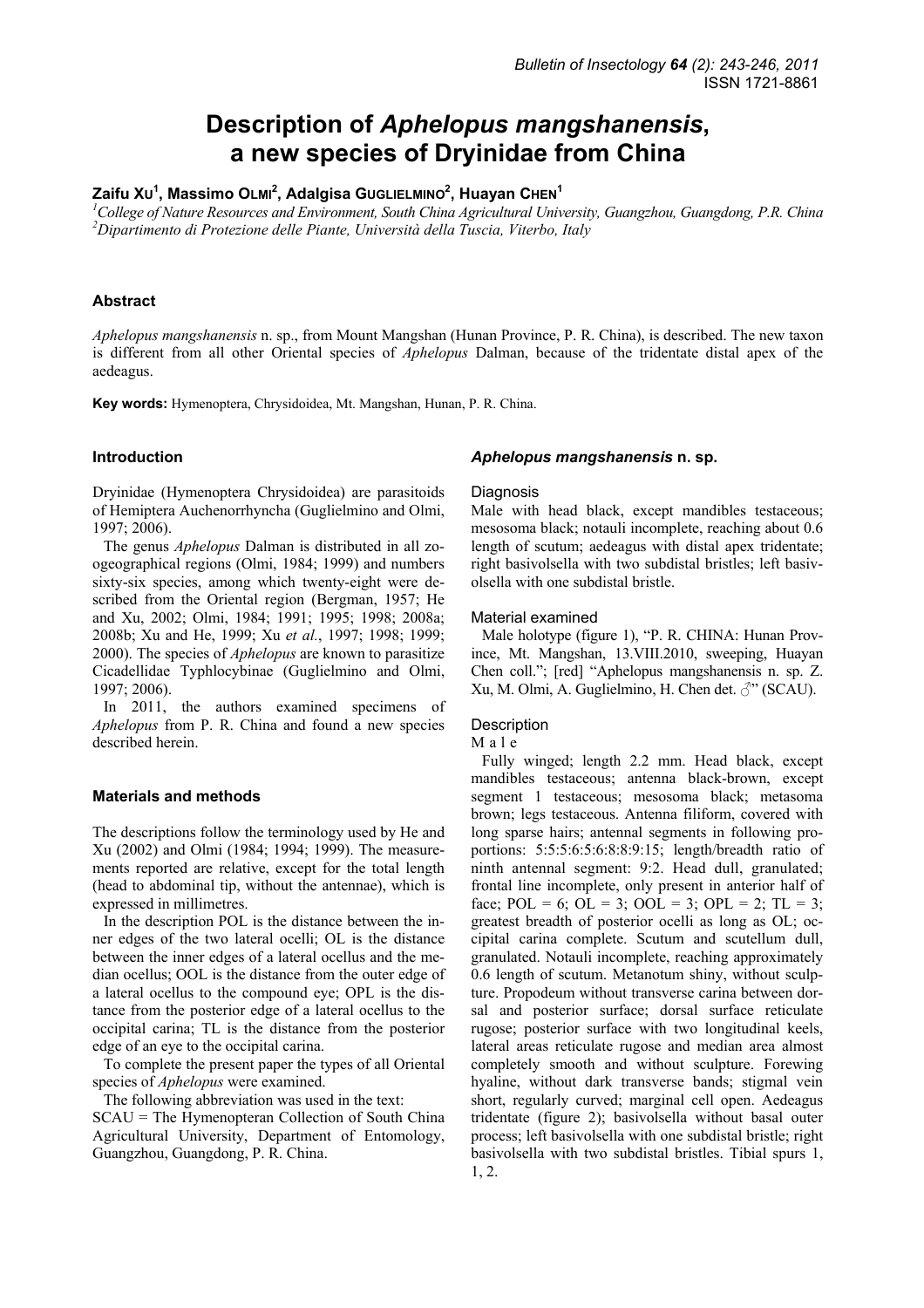

**Figure 1.** *Aphelopus mangshanensis* n. sp.: holotype. Length 2.2 mm.



**Figure 2.** *Aphelopus mangshanensis* n. sp.: genitalia of the male holotype in ventral view;  $a =$  aedeagus; b = basivolsella. Scale bar: 0.06 mm.

Female Unknown.

#### Hosts Unknown.

Etymology

The specific name derives from the type locality, Mt. Mangshan.

## Remarks

The main distinctive characters of the new species are the following: head and mesosoma black; notauli reaching about 0.6 length of scutum; aedeagus tridentate; basivolsella with 1-2 distal bristles, without outer process. *A. mangshanensis* is the only Oriental species of *Aphelopus* with the above characters, so that it can be recognized easily. Following its description, the male of *A. mangshanensis* can be included into the key to the males of Oriental *Aphelopus* published by Xu *et al*., (1999) by replacing the final couplets 15-19 as follows: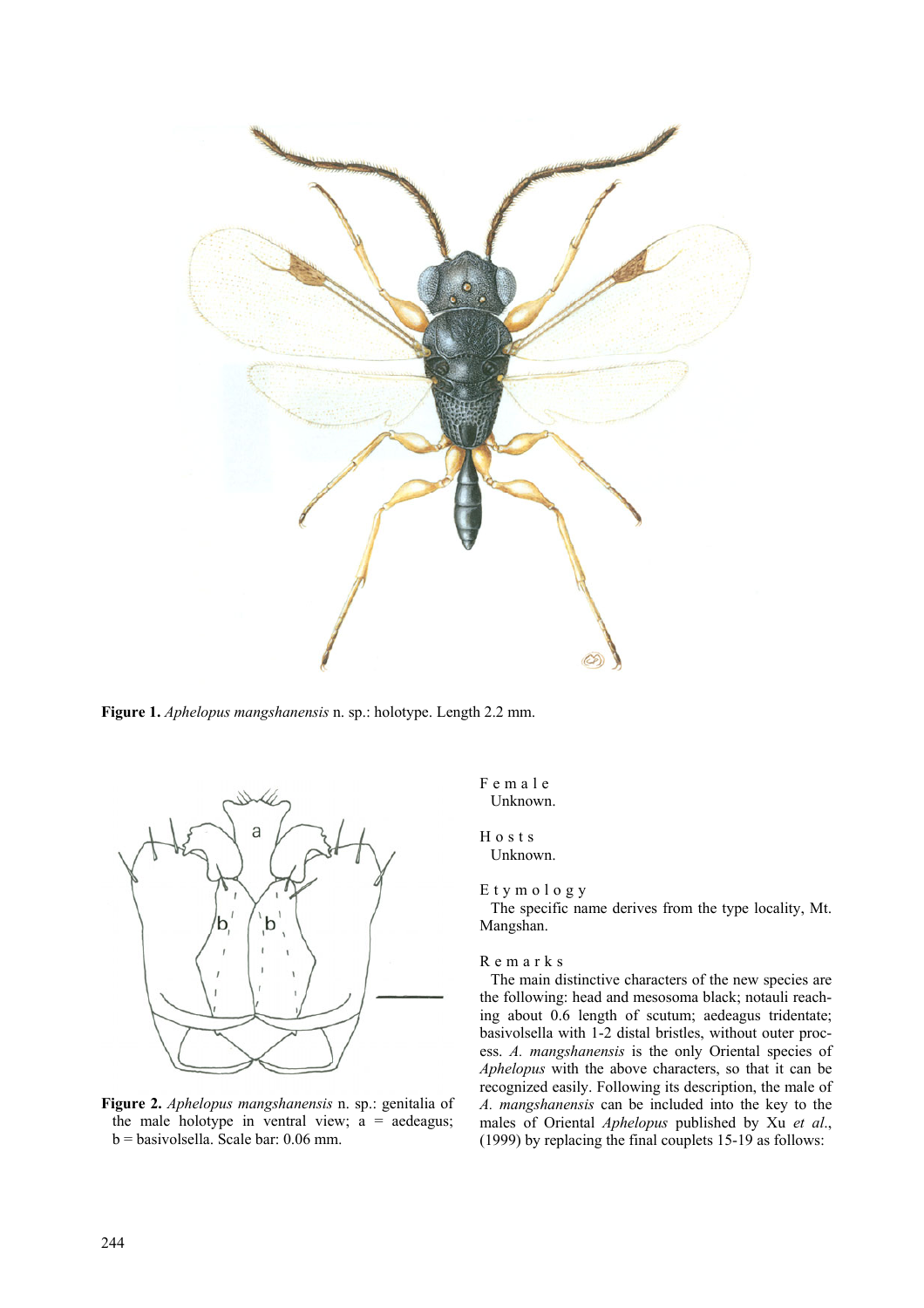| 15                       |                                                                                                                  |
|--------------------------|------------------------------------------------------------------------------------------------------------------|
| 16                       |                                                                                                                  |
| 17                       | Notauli reaching about 0.8 length of scutum; aedeagus not tridentate (figure 3 in Xu et al., 1999)               |
| ۰                        | Notauli reaching about 0.6 length of scutum; aedeagus tridentate (figure 2) mangshanensis n. sp.                 |
| 18                       | Head black, except mandibles whitish; occasionally clypeus partly testaceous; genae never testaceous             |
| $\overline{\phantom{0}}$ |                                                                                                                  |
| 19                       |                                                                                                                  |
| 20                       |                                                                                                                  |
| 21                       |                                                                                                                  |
| 22                       | Antennal hairs much shorter than breadth of antennal segments; frontal line very short, only present in anterior |
| $\overline{\phantom{a}}$ | Antennal hairs about as long as breadth of antennal segments; frontal line complete or almost complete (in this  |
| 23                       | Frontal line complete; face and malar space usually with whitish or testaceous spots near clypeus                |
|                          | Frontal line almost complete, absent in front of anterior ocellus; face and malar space totally black            |
|                          |                                                                                                                  |

# **Conclusions**

*A. mangshanensis* was collected in Mangshan National Nature Reserve, a large protected area situated in Hunan Province at the border of Nanling National Nature Reserve (Guangdong Province). These two reserves form a large area including mainly mountains covered of dense forests. This range, separating Guangdong and Hunan, hosts a population of temperate and tropical species. According to the present knowledge (Xu *et al*., 2011a), Nanling National Nature Reserve hosts 28 of the 193 dryinid species listed in China by He and Xu (2002). The population of Mangshan National Nature Reserve is less known, because the researches managed by the College of Natural Resources and Environment (South China Agricultural University) are at the beginning. However, the first results are very promising. In addition to the above new species of *Aphelopus* the following other species of Dryinidae were collected: *Anteon fidum* Olmi (Olmi, 1991) (previously known from Myanmar, Nepal, Thailand and China (many mountains of Fujian, Guangdong, Guizhou, Shaanxi, Taiwan, Zhejjiang and Yunnan, in addition to Ningxia Hui Nationality Autonomous Region and Xizang Zhang Autonomous Region (= Tibet)); *Anteon meifenganum* Olmi (Olmi, 1991) (previously known from Myanmar, Thailand and China [Mt. Ziboshan (Shaanxi), Mt. Gutianshan and Mt. Tianmushan (Zhejjiang), Tungpu and Mt. Meifeng (Taiwan)], and two further new species of *Anteon* Jurine described separately (Xu *et al*., 2011b, in press). The environment of Mangshan Na-

tional Nature Reserve explains why the above listed species belong only to two genera of Dryinidae: *Aphelopus* (Dalman, 1823) and *Anteon* Jurine. These genera include in fact macropterous species parasitizing mainly forest leafhoppers: Cicadellidae Typhlocybinae are parasitized by *Aphelopus*; Cicadellidae Deltocephalinae, Eurymelinae, Iassinae, Idiocerinae, Ledrinae, Macropsinae and Tartessinae by *Anteon*.

# **Acknowledgements**

This study was supported by the National Natural Science Foundation of China.

# **References**

- BERGMAN B. H. H., 1957.- A new Dryinid Parasite of Leafhoppers in Java.- *Entomologische Berichten*, 17: 9-12.
- DALMAN J. W., 1823.- *Analecta entomologica*.- Typis Lindhianis, Holmiae, Sweden.
- GUGLIELMINO A., OLMI M., 1997.- A host-parasite catalog of world Dryinidae (Hymenoptera: Chrysidoidea).- *Contributions on Entomology, International*, 2: 165-298.
- GUGLIELMINO A., OLMI M., 2006.- A host-parasite catalog of world Dryinidae (Hymenoptera: Chrysidoidea): first supplement.- *Zootaxa*, 1139: 35-62.
- HE J., XU Z., 2002.- *Hymenoptera Dryinidae*.- Fauna Sinica 29, Science Press, Beijing, P. R. China.
- OLMI M., 1984.- A revision of the Dryinidae (Hymenoptera)*. Memoirs of the American Entomological Institute*, 37: 1- 1913.